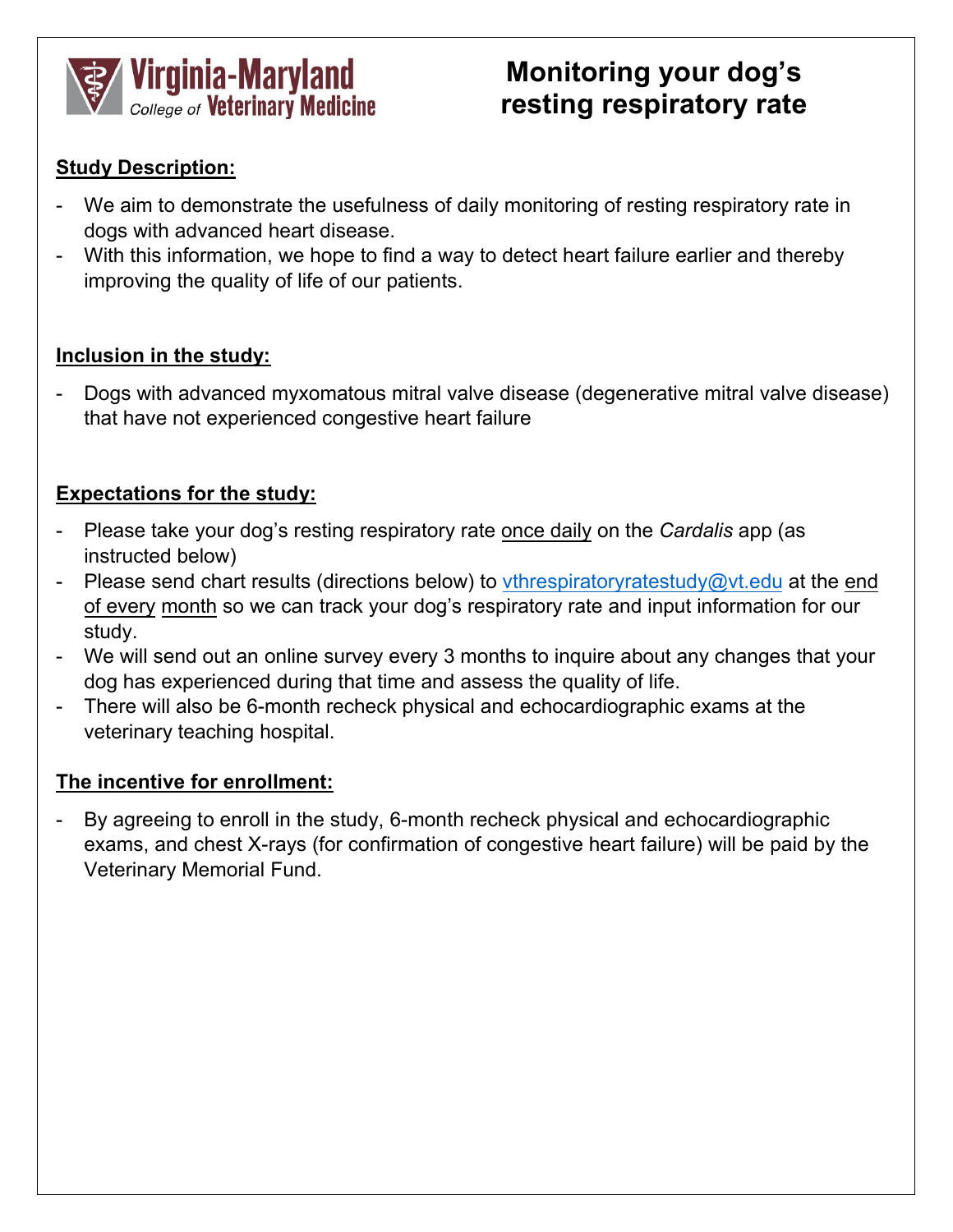## **At Home Respiratory Rate Monitoring**

Monitoring your dog's resting respiratory (breathing) rate is a useful tool to monitor the progression of heart disease and to determine if medication changes may be needed. For normal dogs, the respiratory rate generally does not exceed 36 breaths/minute at rest.

### **When to take respiratory rate:**

For best practice, taking respiratory rate at least once a day is recommended. **The respiratory rate is most accurate when taken while your dog is sleeping soundly**. If your dog had intense physical activity before rest, the respiratory rate may be elevated. In that case, the measurement can be repeated at a later time. Also, if your dog is having a dream and is barking or twitching, the respiratory rate should be taken at a later time.

#### **How to take respiratory rate:**

- 1 breath is counted when your dog's chest rises and falls once.
- Count the number of times your dog takes a breath in 30 seconds.
- Multiply the result by 2 to get the number of breaths in 1 minute.

#### **A 2-minute video tutorial for taking your dog's respiratory rate is available at the link is below:**

**https://www.youtube.com/watch?v=j0n7dcMyJSQ&feature=youtu.be**

#### **How to track your dogs respiratory rate for this study:**

#### **There i[s a free phone application, called](https://www.youtube.com/watch?v=j0n7dcMyJSQ&feature=youtu.be)** *Cardalis***, which helps you monitor the respiratory rate.**

- **Setting Up the Cardalis App**
- Download the *Cardalis* app from Google Play Store or Apple App Store.
- Once you've installed the app, click on the little gear symbol in the bottom right corner of the main screen. Enter your dog's name, **Dr. Jeong** for Vet's Name, and **[vthrespiratoryratestudy@vt.edu](mailto:vthrespiratoryratestudy@vt.edu)** in the Vet's Email space.
- At the end of every month, click **Breathing Rate Graph**. Then click **Email**. An email will automatically be created so you can send us your dog's respiratory rate.

## - **Using the Cardalis App**

- Tap the "Monitor" button when your dog is sleeping and you are ready to measure the respiratory rate.
- Tap the heart button in the middle of the screen each time your dog takes a breath in (chest rises).
- The "Breathing Rate Graph" will plot each reading on a chart. If the resting respiratory rate exceeds 36 breaths/min, the app will automatically alert you to contact a veterinarian. If you believe it was falsely elevated, please recheck in 10-15 minutes. In case of an emergency, please call a veterinarian.
- **Please contact us if you notice a persistent upward trend in sleeping respiratory rate OR if your dog's respiratory rate is above 36 breaths per minute when sleeping.**